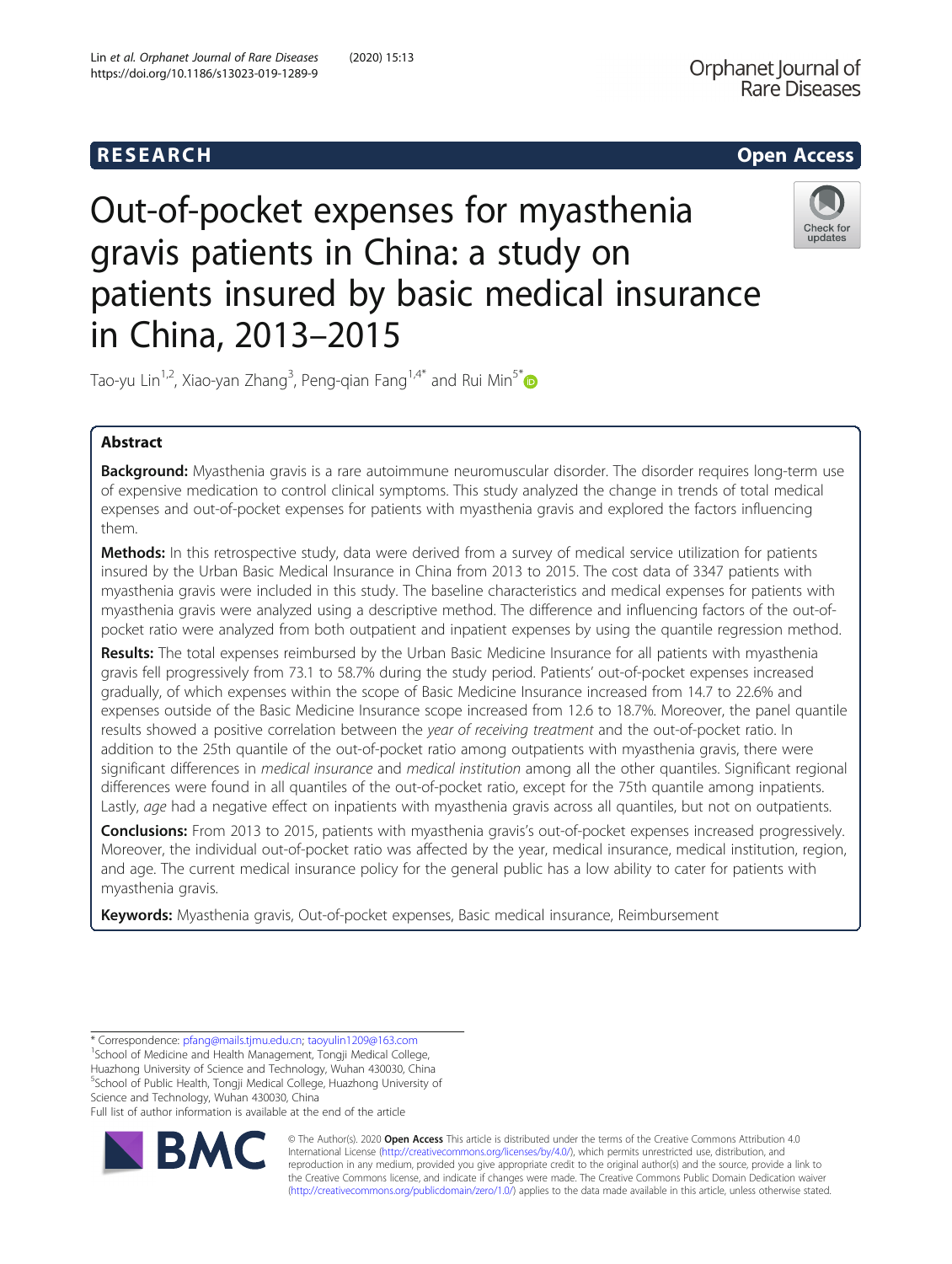# Background

Myasthenia gravis (MG) is a rare autoimmune neuromuscular disorder characterized by muscle weakness, reduced physical performance, and increased muscular fatigue. Currently, the improved diagnosis and treatment technology have decreased the death rate of MG significantly, from 40% to less than 5%  $[1, 2]$  $[1, 2]$  $[1, 2]$  $[1, 2]$  $[1, 2]$ . However, almost all patients with MG need long-term treatment with expensive medication to control their clinical symptoms [[3,](#page-8-0) [4\]](#page-8-0) and even the cost of symptomatic treatment is gradually increasing [[5,](#page-8-0) [6](#page-8-0)]. This rapid increase in health expenditure can deprive many patients of essential treatment because they cannot afford it [[7](#page-8-0)].

Rare diseases have often been neglected because of the low number of patients with these diseases (the prevalence limits for rare diseases was less than 5 per 100,000 persons in the European Union [EU] and less than 1 per 500,000 persons in China)  $\left[8, 9\right]$  $\left[8, 9\right]$  $\left[8, 9\right]$  and the general lack of expertise in the medical community. To help patients with rare diseases who face limited diagnosis and treatment options, this was addressed as a public health priority and legislation was implemented in the United State, Australia, Singapore, Japan, and the EU many years ago [\[10](#page-8-0)–[12](#page-8-0)]. In 2008, the European Commission appealed to all countries to improve the recognition and visibility of rare diseases [[8\]](#page-8-0). This led to more countries recognizing patients with rare diseases as one of the most vulnerable and marginalized groups globally and to formulating targeted healthcare policies and legislation [[13](#page-8-0)]. China, however, has lagged behind many other countries and has only initiated rare disease policies recently. In 2015, the Committee of Experts on the Diagnosis, Treatment and Protection of Rare Diseases was established [\[14](#page-9-0)]. In 2016, the national registration system and the clinical cohort research project for rare diseases were launched [[15](#page-9-0)]. Yet, to date, China has not developed a systematic approach to reduce the medical and financial burden of patients with rare diseases, except for universal health coverage.

The aim of UHC is an important strategy to reduce financial impoverishment caused by health expenses and to provide the healthcare services people need [[16](#page-9-0)]. In China, the UHC system includes the Urban Basic Medicine Insurance (UBMI) and the New Cooperative Medical Insurance (NCMI). The former is, in turn, composed of the Urban Employee Basic Medical Insurance (UEBMI) and the Urban Resident Basic Medical Insurance (URBMI), which provide financial assistance to employees and residents in urban areas respectively to obtain essential quality healthcare. The latter provides financial assistance to rural residents to reduce the burden of disease. In 2012, the Chinese government launched Critical Disease Insurance (CDI) as a benefit complementary to Basic Medicine Insurance (BMI) [[13](#page-8-0)]. Until 2017, UHC had covered 1.35 billion urban and rural residents in China [\[17,](#page-9-0) [18](#page-9-0)]. This landmark reform has been shown to have increased the public's access to medical care, thereby significantly improving population health and substantially reducing outof-pocket (OOP) payments for healthcare. However, UHC does not necessarily eliminate the threat to living standards generated by medical expenditure risk entirely. Currently, 17.7% of the Chinese population has spent more than 10% of their household budget on OOP health payments and more than 40% of the poor has been pushed into poverty because of illness [\[18,](#page-9-0) [19](#page-9-0)].

In China, it is even more worrying that the burden of diseases for patients with rare diseases is covered only by BMI. Until 2017, there were only 53 orphan drugs in the national basic medical insurance medicine catalogue, while many other orphan drugs were not in the catalogue, thus limiting patients access to much needed treatments [[20](#page-9-0)]. A survey of rare diseases in China showed that the medical expenditure for an individual suffering from a rare disease in 2015 was three times higher than their individual income and 1.9 times higher than their family income [[21](#page-9-0)]. This clearly indicates that patients with rare diseases are marginalized by healthcare systems designed for common diseases. Fortunately for MG patients, there are several treatment options to manage the disease [[22](#page-9-0)]. However, whether MG patients can get effective and equitable reimbursement for their medical expenses has not been clearly recognized in previous studies. Studying the utilization of UBMI with access to medical service provided a unique opportunity to study the medical expenditure of MG patients. This study is the first to analyze the variation in trends of total medical expenditures and OOP expenditures of patients with MG and to explore the correlation between the individual OOP ratio and its influencing factors from the perspectives of both outpatients and inpatients. The data provided in this study may provide a reference for the formulation of healthcare policy for patients with rare diseases.

# Methods

# Study design

The data for this study were obtained from the Survey of Medical Service Utilization for Patients Insured by UBMI in China. This survey has been conducted in China annually since 2008. The types of BMI mainly involve UEBMI and URBMI. The survey population was a sample of urban patients from all provinces (excluding Hong Kong, Macao, and Taiwan) in China covered by UBMI. The study population did not include patients covered by NCMI, which provides medical security for rural residents. Considering the different economic levels and geographical diversity of the sample, stratified sampling and systematic sampling were adopted to ensure the representativeness of the sample.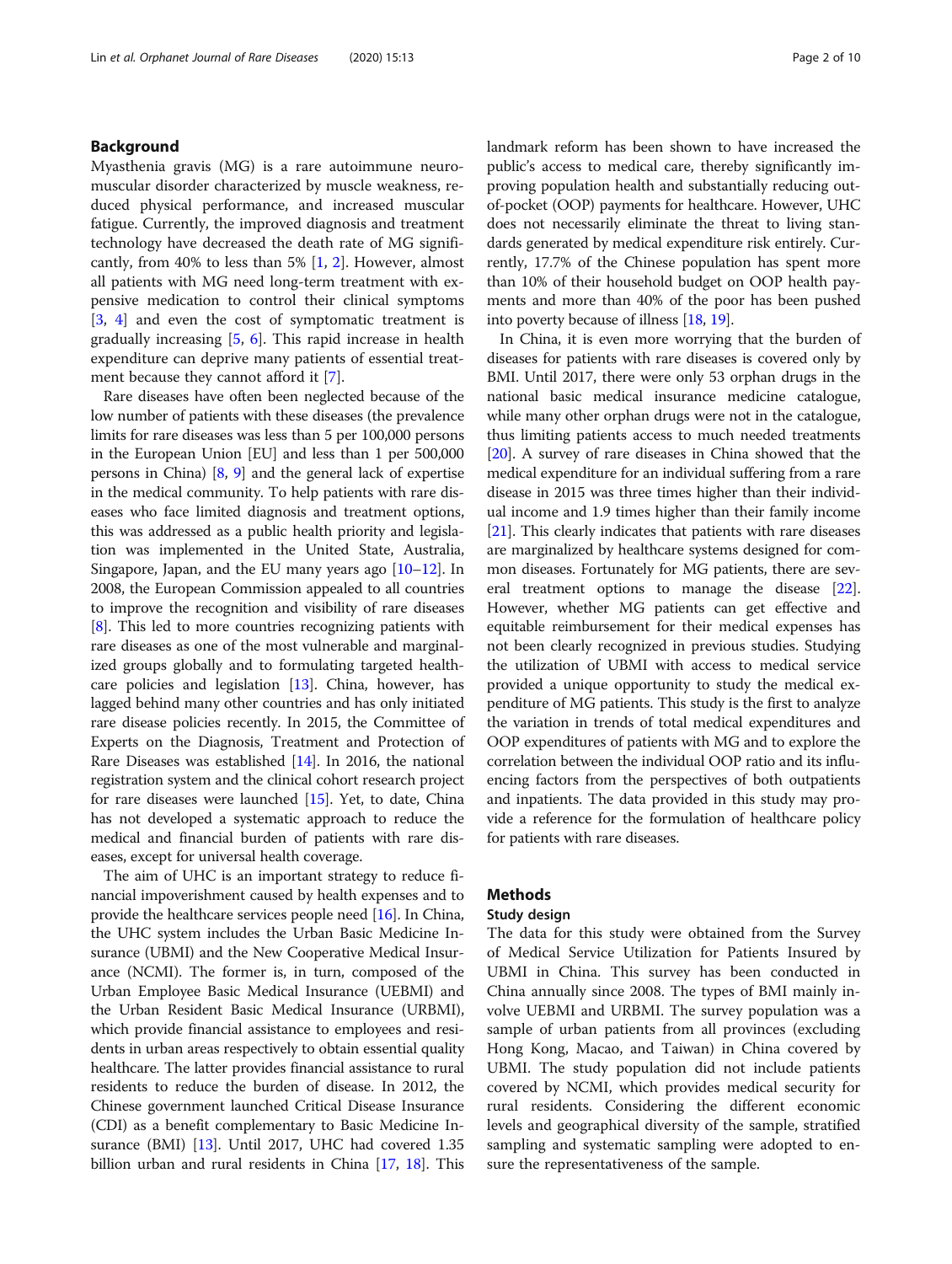In this study, data for all patients diagnosed with MG defined by the ICD-10 code range G70–73 were extracted from the above the sample database from 2013 to 2015. The collected data were processed anonymously and each patient with MG was identified by a unique identification code. Finally, the data of 3347 patients with MG from 54 cities in 28 provinces were included in this study. The data included baseline characteristics and the medical expenses of patients with MG.

In the baseline characteristics of patients with MG, age was categorized into nine groups: 0–9, 10–19, 20–29, 30– 39, 40–49, 50–59, 60–69, 70–79, and 80+ years. The other predisposing variables included gender (female or male), type of visit (outpatient or inpatient), medical insurance (UEBMI or URBMI), and medical institutions (primary hospital, secondary hospital, or tertiary hospital). Concerning regions, it was divided into eastern, central, and western regions according to the differences in economic development, geographical location, resource endowment, and government policy in China (Fig. 1) [[23](#page-9-0)].

Medical expenses include total direct medical expenses, expenses reimbursed by BMI, and OOP expenses. Total direct medical expenses included the sum of all payments for medication, examinations, therapy, bed fees, and other direct healthcare services provided by patients with MG. This excluded indirect expenses, such as transportation expenses, nutrition expenses, and care provided by a family member.

Expenses reimbursed by BMI were the expenses paid out by the BMI fund within the scope of BMI according to the basic medicine catalogue, the diagnosis and treatment item, the medical service facility standard, and other items. The OOP expenses included the total expenses paid by MG individuals within and without the scope of BMI.

In order to understand the change in trends of medical expenses for all MG patients, we aggregated the total medical expenses, expenses reimbursed by BMI, and expenses paid by individuals within and without the scope of BMI for all patients from 2013 to 2015. Expenses paid by individuals within and without the scope of BMI for all patients were expressed as E1 and E2 respectively.

- $E1 =$  aggregate medical expense paid by individuals within the scope of BMI coverage
- $E2 =$  aggregate medical expense paid by individuals without the scope of BMI coverage

Due to the large gap in medical costs between outpatient and inpatient in China, our study also analyzed the medical expenses from these two perspectives: outpatient expenses and inpatient expenses.

We focused on an in-depth analysis of the OOP ratio to study the individual medical burden of patients with MG. The OOP ratio of the individual was expressed as S1.

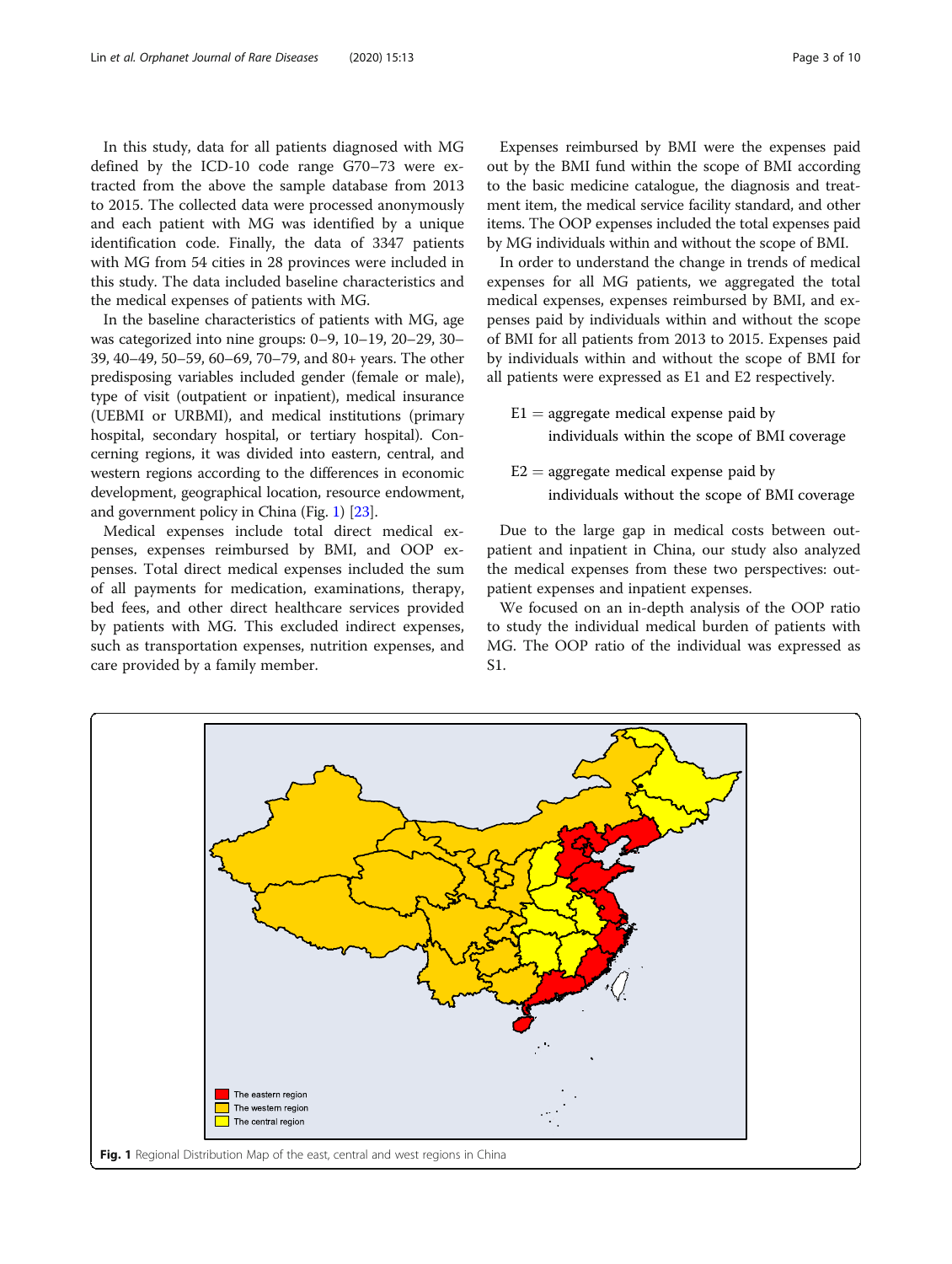$S1 =$  aggregate expenses paid by an individual within and without the scope of medical insurance settlement

/total medical expenses for individual

 $\times 100\%$ 

# Statistical analysis

A descriptive analysis was used to explore the baseline characteristics of MG patients. Continuous variables were expressed as medians and interquartile range (IQR), and categorical variables as absolute frequencies and percentages. Medical expenses (including total medical expenses, medical expenses reimbursed by BMI, and E1 and E2 for all the patients with MG) were analyzed with a composition ratio.

Since the distribution of S1 for patients with MG did not follow the Gaussian normal distribution (Kolmogorov-Smirnov test sig. < 0.05), we used the Wilcoxon Two-Sample test and the Kruskal–Wallis test to determine the significant differences of the S1 distribution among the groups.

A quantile regression model was performed with S1 as the dependent variable and year (it refers to the year in which the patients received the treatment), age, gender, region, medical insurance, and medical institutions as the independent variables to analyze the distributional and heterogeneous effect of the above independent variables on S1 for both outpatients and inpatients with MG.

For all the analyses, the criterion for statistical significance was  $\alpha = 0.05$ . Statistical analyses were performed with STATA Software, version 12.0.

# Results

# Baseline characteristics of Chinese MG patients

For the 2013–2015 study periods, 3341 patients with MG were included in our study. The distribution of patients with MG across provinces ranged from 0.03 to 27.70% (Fig. 2). The outpatient medical service was the most common mode of access to treatment, selected by 2796 patients (83.7%) (Table [1](#page-4-0)). Concerning the age distribution, the biggest groups were 50–59 and 60–69 years (22.7 and 20.6% respectively). There were more females than males (58.4% vs 41.6%, respectively). In terms of medical insurance, UEBMI overwhelmingly dominated as the insurer  $(n = 3079, 92.2\%)$ , of which outpatients and inpatients with MG were 94.9 and 78.2%, respectively. Concerning medical institutions, most patients opted for tertiary hospitals, especially inpatients (84.8%). Considering the regional



to 2015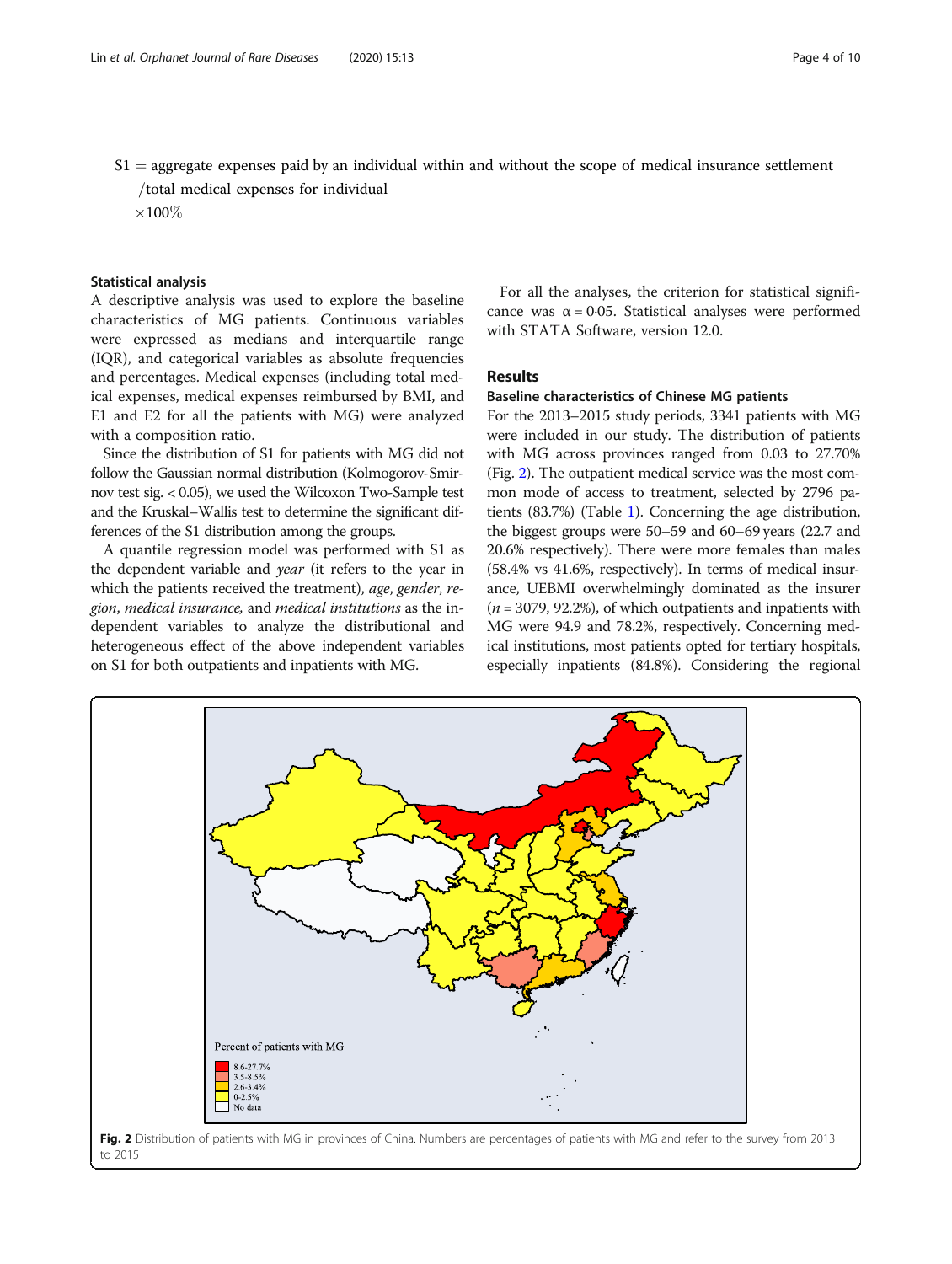| All patients ( $N = 3341$ ) | Outpatients ( $N = 2796$ ) | Inpatients ( $N = 545$ ) |
|-----------------------------|----------------------------|--------------------------|
|                             |                            |                          |
| 902 (27.0)                  | 655 (23.4)                 | 247 (45.3)               |
| 1438 (43.0)                 | 1285 (46.0)                | 153 (28.1)               |
| 1001 (30.0)                 | 856 (30.6)                 | 145 (26.6)               |
|                             |                            |                          |
| 27(0.8)                     | 15(0.5)                    | 12(2.2)                  |
| 22(0.8)                     | 16(0.6)                    | 6(1.1)                   |
| 197 (5.9)                   | 167(6.0)                   | 30(5.5)                  |
| 408 (12.2)                  | 352 (12.6)                 | 56 (10.3)                |
| 487 (14.6)                  | 397 (14.2)                 | 90 (16.5)                |
| 760 (22.7)                  | 631 (22.6)                 | 129 (23.7)               |
| 687 (20.6)                  | 564 (20.2)                 | 123 (22.6)               |
| 565 (16.9)                  | 487 (17.4)                 | 78 (14.3)                |
| 188 (5.6)                   | 167(6.0)                   | 21(3.9)                  |
|                             |                            |                          |
| 1952 (58.4)                 | 1649 (59.0)                | 303 (55.6)               |
| 1389 (41.6)                 | 1147 (41.0)                | 242 (44.4)               |
|                             |                            |                          |
| 3079 (92.2)                 | 2653 (94.9)                | 426 (78.2)               |
| 262 (7.8)                   | 143(5.1)                   | 119 (21.8)               |
|                             |                            |                          |
| 727 (21.8)                  | 714(25.5)                  | 13(2.4)                  |
| 355 (10.6)                  | 285 (10.2)                 | 70 (12.8)                |
| 2259 (67.6)                 | 1797 (64.3)                | 462 (84.8)               |
|                             |                            |                          |
| 2369 (70.9)                 | 2135 (76.4)                | 234 (42.9)               |
| 874 (26.2)                  | 651 (23.3)                 | 223 (40.9)               |
| 98 (2.9)                    | 10(0.4)                    | 88 (16.1)                |
|                             |                            |                          |

<span id="page-4-0"></span>Table 1 Characteristics of the study sample in China, 2013-2015

IQR Interquartile range

distribution, the eastern region had the largest number of patients ( $n = 2369, 70.9\%$ ), that were primarily outpatients (76.4%).

# Medical expenses for Chinese MG patients

During the study period, the expenses reimbursed by BMI were the most, while E1 was the second, and E2 the least (Fig. [3](#page-5-0)). From 2013 to 2015, a obvious change in trend was observed in the medical expenses of all patients with MG, whereby expenses reimbursed by BMI declined gradually (from 73.1 to 58.7%) and expenses within and beyond the scope of BMI rose progressively (from 14.7 to 22.6% and from 12.6 to 18.7%, respectively). Expenses reimbursed by BMI and patients' OOP expenses—both outpatient and inpatient—showed a similar trend. Concerning the expenses reimbursed by BMI, the decrease in the outpatient expenses was more significant than in the inpatient expenses (from 80.4 to 63.2% vs from 72.6 to 58.2%). Moreover, E1 in outpatient (from 13.2 to 30.7%) increased faster and E2 in inpatients (from 12.6 to 20.0%) rose more. The increase in E1 and E2 indicates an increase in OOP expenses.

# OOP ratio for Chinese MG patients

Information regarding MG patients' OOP expenses was described in detail and the distribution of S1 in patients with different baseline characteristics were compared (Table [2](#page-6-0)). Comparisons between the groups revealed that there were no differences with respect to gender for inpatients with MG ( $p > 0.05$ ). However, differences were observed in other baseline characteristics of outpatients and inpatients with  $MG (p < 0.05)$ .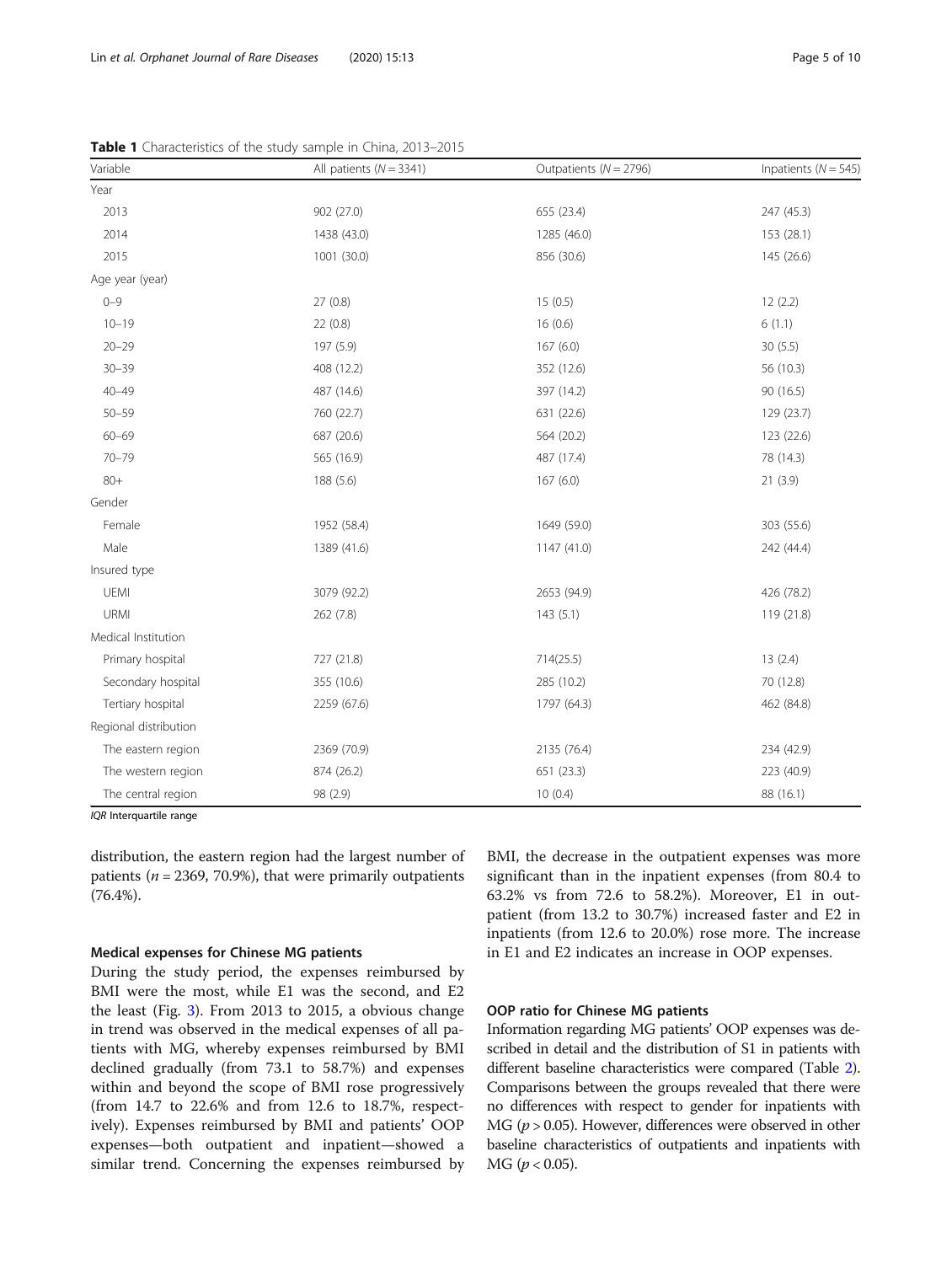<span id="page-5-0"></span>

# Panel quantile regression results of S1 both outpatients and inpatients with MG

To further analyze the causes of the S1 increases, the distributional and heterogeneous effect—of which the factors year, age, gender, region, medical insurance, and medical institution on the S1 distribution of both outpatients and inpatients with MG—were examined with the panel quantile regression estimator. The panel quantile results were reported for ordinary least squares at the 25th, 50th, and 75th percentiles of S1 (Table [3\)](#page-6-0). In Table [3,](#page-6-0) a strong positive effect between year and S1 can be clearly observed. Increasing the quantiles of S1 led to the quantile regression coefficients of year increasing in outpatients (quantile regression coefficients from 0.050 to 0.209) while there was a sharp decline followed by a slight upward trend in inpatients (quantile regression coefficients were 0.053, 0.026 and 0.029 at the 25th, 50th and 75th quantile). The distributions of S1 in Medical insurance and medical institution were similar, there were significant differences in the distribution of S1 in other quantiles, except for the 25th quantile among outpatients. With the eastern region as a benchmark, all the other regions were compared with it. The result showed that significant regional differences were found in all the quantiles of all patients, except for the 75th quantile of S1 among inpatients. Finally, *age* had a negative effect to inpatients across all quantiles, but not on outpatients.

# Discussion

This retrospective study found that despite more than 10 years of health reform, the share of medical expenses reimbursed by BMI for patients with MG did not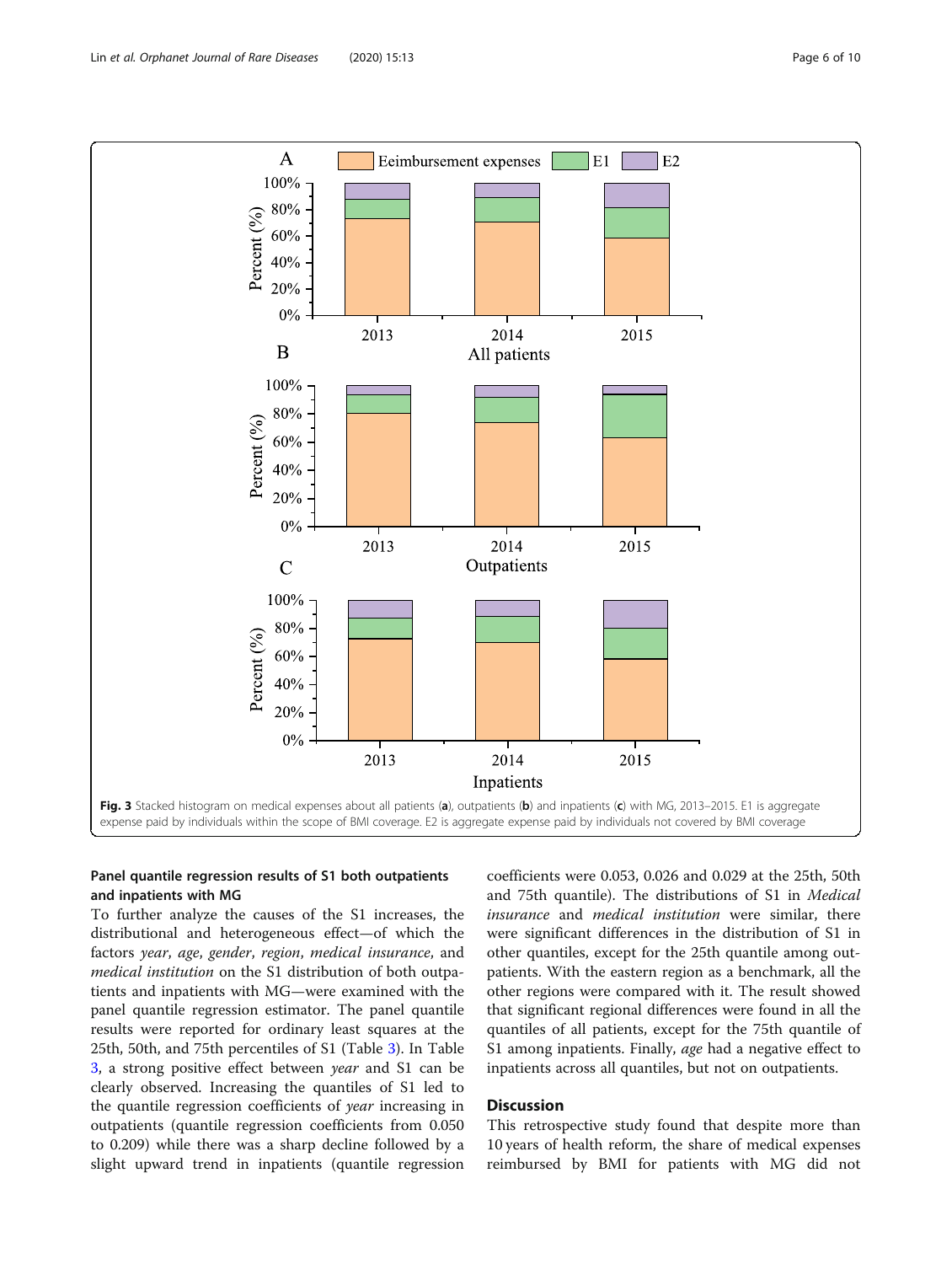| Variable              | Outpatients (median [IQR]) | P-Value              | Inpatients (median [IQR]) | $P$ -Value           |
|-----------------------|----------------------------|----------------------|---------------------------|----------------------|
| Year                  |                            |                      |                           |                      |
| 2013                  | $10\%$ $(1-25)$            | < 0.001 <sup>a</sup> | 23% (6-37)                | < 0.001 <sup>a</sup> |
| 2014                  | 20% (0-44)                 |                      | 30% (20-40)               |                      |
| 2015                  | 30% (14-99)                |                      | 27% (16-41)               |                      |
| Age year (year)       |                            |                      |                           |                      |
| $0 - 9$               | 68% (50-100)               | < 0.001 <sup>a</sup> | 41% (32-51)               | $< 0.001^{\rm a}$    |
| $10 - 19$             | $3\%$ (0-54)               |                      | 16% (7-47)                |                      |
| $20 - 29$             | $9\% (0-63)$               |                      | 35% (30-43)               |                      |
| $30 - 39$             | $30\% (2 - 46)$            |                      | 28% (13-45)               |                      |
| $40 - 49$             | 15% (0-35)                 |                      | 35% (24-45)               |                      |
| $50 - 59$             | 15% (0-40)                 |                      | 25% (9-38)                |                      |
| $60 - 69$             | 15% (5-45)                 |                      | 23% (10-35)               |                      |
| $70 - 79$             | 20% (10-50)                |                      | 20% (4-30)                |                      |
| $80 -$                | 20% (0-52)                 |                      | 19% (4-23)                |                      |
| Gender                |                            |                      |                           |                      |
| Female                | 20% (5-47)                 | < 0.001 <sup>a</sup> | 26% (12-40)               | 0.955                |
| Male                  | 15% (0-30)                 |                      | 28% (13-38)               |                      |
| Medical Insurance     |                            |                      |                           |                      |
| UEMI                  | 17% (1-45)                 | < 0.001 <sup>a</sup> | 24% (10-34)               | $< 0.001^{\rm a}$    |
| URMI                  | 59% (30-100)               |                      | 43% (28-54)               |                      |
| Medical Institution   |                            |                      |                           |                      |
| Primary hospital      | $0\%$ (0-20)               | < 0.001 <sup>a</sup> | $13\%(9-21)$              | $< 0.050^a$          |
| Secondary hospital    | $16\%(5-30)$               |                      | 24%(16-38)                |                      |
| Tertiary hospital     | 25%(10-53)                 |                      | 28%(12-40)                |                      |
| Regional distribution |                            |                      |                           |                      |
| The eastern region    | 25%(10-47)                 | < 0.001 <sup>a</sup> | 30%(16-41)                | $< 0.001^{\rm a}$    |
| The western region    | $0\%$ (0-15)               |                      | $23\%(5-35)$              |                      |
| The central region    | $20\%(5-30)$               |                      | 33%(23-42)                |                      |

# <span id="page-6-0"></span>Table 2 S1 for Chinese MG patients

 $IQR$  Interquartile range

<sup>a</sup>Statistically significant P-value

S1 = aggregate expenses paid by individual within and without the scope of medical insurance settlement/total medical expenses coverage

| <b>TWAIC 3</b> Results of parter guarrent regression with ST |                                  |                         |                                  |                                  |                                  |                                  |                                  |                         |
|--------------------------------------------------------------|----------------------------------|-------------------------|----------------------------------|----------------------------------|----------------------------------|----------------------------------|----------------------------------|-------------------------|
| Variable                                                     | S1 for Outpatients with MG       |                         |                                  | S1 for Inpatients with MG        |                                  |                                  |                                  |                         |
|                                                              | <b>OLS</b>                       | 0.25                    | 0.50                             | 0.75                             | <b>OLS</b>                       | 0.25                             | 0.50                             | 0.75                    |
| year                                                         | $0.127$ <sup>a</sup> (0.008)     | $0.050^{\circ}$ (0.004) | $0.114^a$ (0.015)                | $0.209a$ (0.029)                 | $0.038a$ (0.009)                 | $0.053a$ (0.012)                 | $0.026^{\circ}$ (0.015)          | $0.029b$ (0.013)        |
| Age                                                          | $-0.004(0.004)$                  | 0.000(0.000)            | 0.000(0.000)                     | $-0.000(0.003)$                  | $-0.017$ <sup>a</sup><br>(0.005) | $-0.020$ <sup>a</sup><br>(0.005) | $-0.024$ <sup>a</sup><br>(0.003) | $-0.016^{b}$<br>(0.007) |
| Gender                                                       | $-0.021$ <sup>c</sup><br>(0.011) | 0.000(0.000)            | 0.000(0.000)                     | $-0.029(0.033)$                  | $-0.003(0.014)$                  | 0.012(0.018)                     | 0.028(0.019)                     | $-0.018(0.018)$         |
| Region                                                       | $-0.160$ <sup>a</sup><br>(0.012) | $-0.100^a$<br>(0.004)   | $-0.214$ <sup>a</sup><br>(0.013) | $-0.303$ <sup>a</sup><br>(0.023) | 0.014(0.010)                     | $0.026^{\rm b}$ (0.012)          | $0.024^{\circ}$ (0.013)          | 0.012(0.014)            |
| Medical Insurance                                            | $0.167$ <sup>a</sup> (0.032)     | 0.200(0.152)            | $0.322a$ (0.032)                 | $0.255^a$ (0.035)                | $0.178^a$ (0.020)                | $0.171$ <sup>a</sup> (0.030)     | $0.164^a$ (0.024)                | $0.206a$ (0.024)        |
| Medical<br>Institution                                       | $0.084$ <sup>a</sup> (0.006)     | 0.200(0.144)            | $0.314^a$ (0.042)                | $0.249a$ (0.041)                 | $0.101a$ (0.016)                 | $0.103^a$ (0.017)                | $0.093$ <sup>a</sup> (0.022)     | $0.108a$ (0.022)        |

|  |  | Table 3 Results of panel quantile regression with S1 |  |
|--|--|------------------------------------------------------|--|

Note. Standard errors are reported in parentheses.<sup>a</sup> Statistical significance level at 1%. <sup>b</sup> Statistical significance level at 5%. <sup>c</sup> Statistical significance level at 10% S1 = aggregate expenses paid by individual within and without the scope of medical insurance settlement/total medical expenses coverage × 100%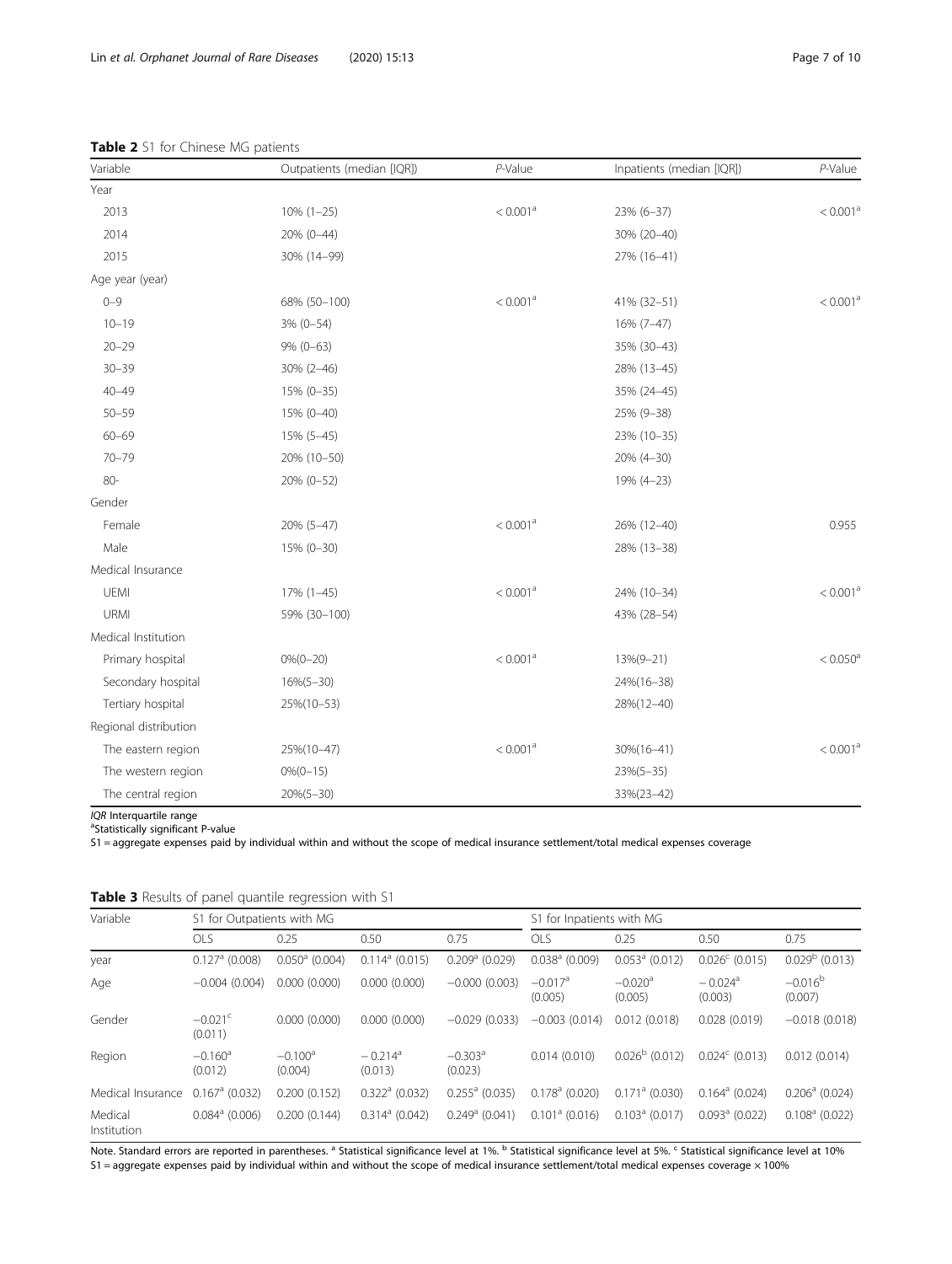increase but instead reduced progressively during the study period. Furthermore, the share of medical expenses paid by all MG patients within and without the scope of BMI showed an inevitable growth momentum and the OOP ratio of individuals also increased gradually. This is in sharp contrast to the annual decline in the OOP ratio paid by patients with diseases with a high prevalence during the same period [[24,](#page-9-0) [25\]](#page-9-0). This study found that the BMI system, which was designed to advance the public health, is not only difficult to cater for the health of MG patients, but is also weakening over time. The increase in OOP expenses as a proportion of total health expenditure inevitably leads to a growing catastrophic health expenditure in patients' families. This negative impact of health systems on households, which can lead to the impoverishment, has largely been ignored by actors of the health-policy agenda [\[26](#page-9-0)], and establishing healthcare policies for rare diseases such as MG to improve the level of medical security for patients with MG is crucial.

Further study on the discrepancy of the OOP ratio found that the reimbursement difference between UEBMI and URBMI was an important reason for the large gap in the OOP ratio of MG patients and the medical expenses of all MG patients were not further reimbursed by CDI. In China, households covered by URBMI were at greater risk of catastrophic health spending than those covered by UEBMI because of different financing mechanisms, insurance coverage, and security levels [[27](#page-9-0), [28\]](#page-9-0). Even if the overwhelming majority of MG patients are covered by UEBMI, they still cannot get rid of the growing OOP ratio. This means that BMI cannot be relied upon to reduce the financial burden for patients with MG. Moreover, the CDI policy issued by China's National Development and Reform Commission and five other ministries and commissions was aimed at working with BMI to decrease the risk of catastrophic health expenditure for patients with critical diseases. However, this initiative emphasized BMI as the basis and provided financial assistance to OOP medication costs covered by the essential medicine catalogue [[29\]](#page-9-0). Therefore, patients with MG were not covered by CDI. This means that patients with MG covered by URBMI are most likely to bear a worse financial burden.

As providers of medical services, medical institutions also affect the OOP ratio for patients with MG. In China, hospitals of different grades are equipped with different medical resources and undertake different healthcare tasks. The Chinese government has adopted a differential reimbursement policy among hospitals with different grades to prevent patients from overusing hospitals with superior resources [[30\]](#page-9-0). Tertiary hospitals with superior medical resources—are mainly responsible for the diagnosis and treatment of acute, critical, and complicated diseases. The lack of diagnostic criteria and clinical practice guidelines for rare diseases limits the scope of access to appropriate medical care for patients with rare diseases  $[31]$  $[31]$ , which should be an important reason for most patients with MG to choose tertiary hospitals for attaining effective medical service. However, the higher the hospital grade is, the lower the reimbursement of expenses by BMI is. Hence, this model seems unfair to patients with MG.

This study further observed that the regions according to different levels of economic development and financial input were closely associated with the gap in OOP expenses for patients with MG. For inpatients with MG, the OOP ratio in the economically developed eastern region was lower than that of the economically weaker western and central regions, but the study excluded the regional influence on the high OOP ratio. This is slightly different from previous studies that confirmed that the hospitalization reimbursement in the eastern region was better than in other regions [[32](#page-9-0)], but did not do an indepth analysis of different OOP ratios. In outpatients with MG, the OOP ratio in the eastern region was higher than in the western and the central region, but this effect was weakened with the increase of the OOP ratio. This finding should be related to the supportive policies for MG among different regions. Some local governments have included MG in special disease reimbursement for outpatients to reduce the cost of outpatient services [\[33](#page-9-0)]. This also shows the urgent need to introduce health policies for rare diseases at a national level to provide financial assistance to MG patients and to eliminate the current injustice caused by regional discrepancies.

The effect of age on OOP expenses has been addressed in other studies  $[34]$  $[34]$  $[34]$ , but this study found that the effect was more pronounced for inpatients with MG. This could be related to the fact that different types of BMI cover the population according to different ages and that they have different reimbursement policies for hospitalization expenses. While there is insignificant difference in the reimbursement of outpatient expenses between UEBMI and URBMI, the reimbursement of hospitalization expenses is better in UEBMI than that in URBMI [\[35](#page-9-0)]. In this study, the patients had a wide age span, ranging from less than 1 year old to over 80. Furthermore, people under the age of 18 are part of vulnerable population that is not covered by UEBMI, but only by URBMI. This means that households with inpatients with MG under the age of 18 have a heavier medical expenses burden than their peers.

This study has several limitations. First, our data do not include family information and indirect costs for patients with MG. Richer information on the health status of household members, the variability of health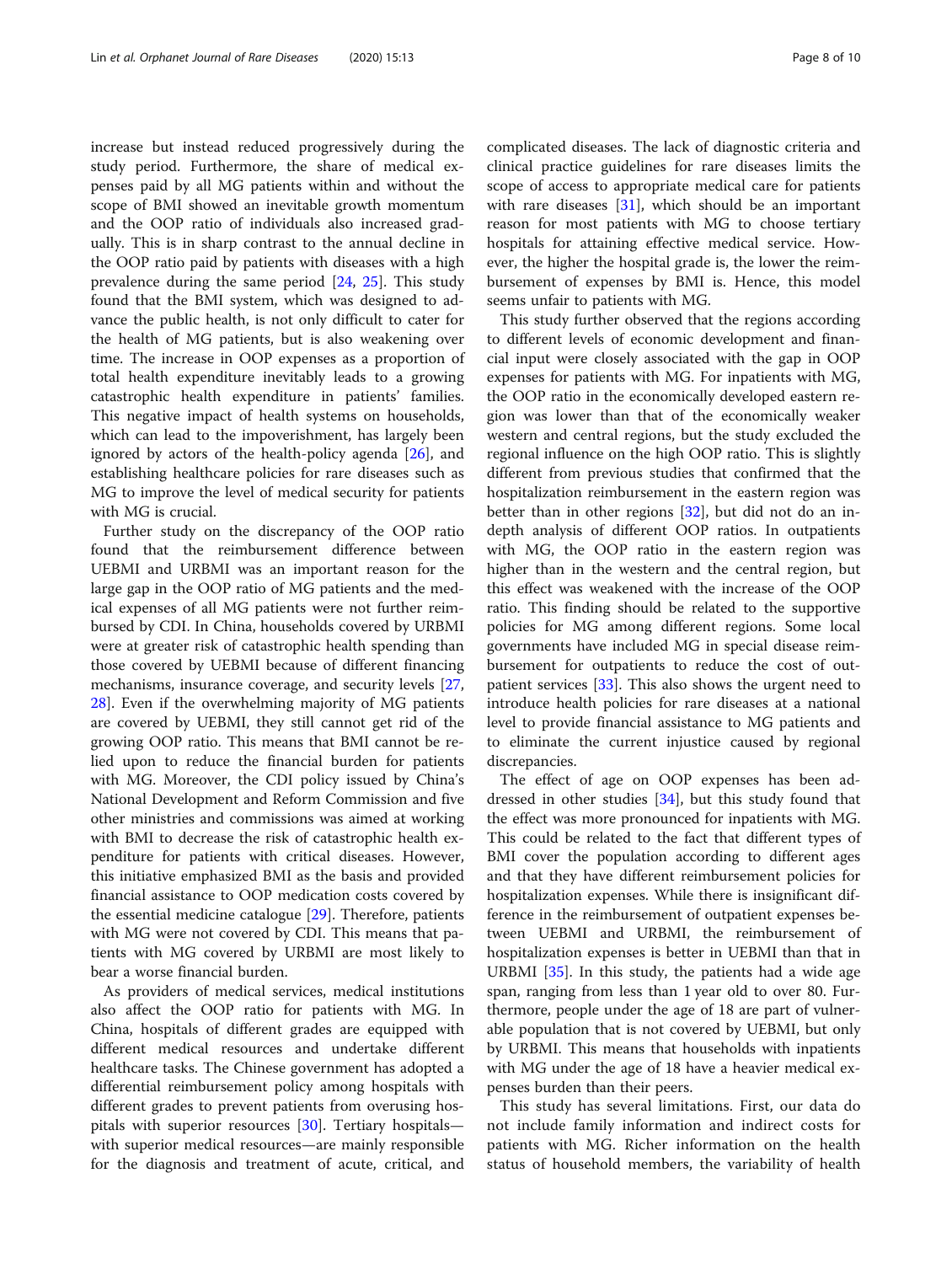<span id="page-8-0"></span>expenditure faced by each household, and indirect costs associated with access to healthcare can be used to measure disease risks for patients with MG in greater depth. However, this information was not available in the datasets we used. Second, we used a retrospective study method, but the ideal approach should be a prospective cohort study for patients with MG. At present, a rare disease registration system has not yet been established and research on the amounts of OOP expenses for patients with MG is very scarce in China. The many limitations of research conditions do not enable us to conduct a longitudinal study. However, our study made full use of the available data to analyze the OOP payment from two aspects outpatients and inpatients—for the first time, and explored the correlation between high, middle and low OOP ratios and its influencing factors. This can provide a basis for the further longitudinal research.

# Conclusion

From 2013 to 2015, the share of OOP expenses for patients with MG increased progressively year by year. Moreover, the OOP ratio of individuals also differed significantly during the 3 years. It was also affected by medical insurance, medical institutions, regions and age. Current Chinese medical insurance policy is designed to provide healthcare for the general public, and cannot meet the healthcare needs of MG patients. Therefore, it is crucial to formulate special insurance policies for patients with rare diseases such as MG to improve their medical security.

#### Abbreviations

BMI: Basic Medicine Insurance; CDI: Catastrophic Disease Insurance; ICD-10: The 10th version of the International Classification of Disease and Related Health Problems; NCMI: New Cooperative Medical Insurance; OOP: Out-ofpocket; UBMI: Urban Basic Medical Insurance; UEBMI: Urban Employee Basic Medical Insurance; UHC: Universal health coverage; URBMI: Urban Resident Basic Medical Insurance

#### Acknowledgements

Our sincere thanks for providing funding support and manuscript writing advice by Dr. RuiMing. The author is also thankful for the provision of the study data by tutor Peng-qian Fang, professor Shi-wei Gong, and associate professor Xiao-yan Zhang.

#### Authors' contributions

TL carried out the literature search, did data analysis and drafted the manuscript. R M and PF equally participated in conducting this study idea and the design and coordination of the study and helped to analyze and interpret the data. All the authors reviewed the results, provided guidance on the method, reviewed the report, and provided critical feedback on the report. All authors read and approved the final manuscript.

#### Funding

This study was supported by grants from the National Natural Science Foundation of China (No.71333005) and the National Social Science Foundation of China (No. 15ZDC037).

### Availability of data and materials

The datasets generated and/or analyzed during the current study are not publicly available due to privacy legislation but are available from the corresponding author on reasonable request.

#### Ethics approval and consent to participate

Not applicable.

#### Consent for publication

Not applicable.

#### Competing interests

The authors declare that they have no competing interests.

#### Author details

<sup>1</sup>School of Medicine and Health Management, Tongji Medical College, Huazhong University of Science and Technology, Wuhan 430030, China. <sup>2</sup>The First Affiliated Hospital, School of Medicine, Shihezi University, Xinjiang 832008, China. <sup>3</sup>College of Politics & Law and Public Administration, Hubei University, Wuhan 430062, China. <sup>4</sup>Academy of Health Policy and Management, Tongji Medical College, Huazhong University of Science and Technology, Wuhan 430030, China. <sup>5</sup>School of Public Health, Tongji Medical College, Huazhong University of Science and Technology, Wuhan 430030, China.

# Received: 19 March 2019 Accepted: 24 December 2019 Published online: 14 January 2020

#### References

- 1. Kalita J, Kohat AK, Misra UK. Predictors of outcome of myasthenic crisis. Neurol Sci. 2014;35(7):1109–14. [https://doi.org/10.1007/s10072-014-1659-y.](https://doi.org/10.1007/s10072-014-1659-y)
- 2. Cohen MS, Younger D. Aspects of the natural history of myasthenia gravis: crisis and death. Ann N Y Acad Sci. 1981;377(1):670–7. [https://doi.org/10.](https://doi.org/10.1111/j.1749-6632.1981.tb33765.x) [1111/j.1749-6632.1981.tb33765.x](https://doi.org/10.1111/j.1749-6632.1981.tb33765.x).
- 3. Gilhus NE. Myasthenia and the neuromuscular junction. Curr Opin Neurol. 2012;25(5):523–9. <https://doi.org/10.1097/WCO.0b013e3283572588>.
- 4. Stieglbauer K, Pichler R, Topakian R. 10-year-outcomes after rituximab for myasthenia gravis: efficacy, safety, costs of inhospital care, and impact on childbearing potential. J Neurol Sci. 2017;375:241–4. [https://doi.org/10.1016/](https://doi.org/10.1016/j.jns.2017.02.009) i.jns.2017.02.009
- 5. Sonkar KK, Bhoi SK, Dubey D, Kalita J, Misra UK. Direct and indirect cost of myasthenia gravis: a prospective study from a tertiary care teaching hospital in India. J Clin Neurosci. 2017;38:114–7. <https://doi.org/10.1016/j.jocn.2016.11.003>.
- 6. Guptill JT, Sharma BK, Marano A, Soucy A, Krueger A, Sanders DB. Estimated cost of treating myasthenia gravis in an insured U. S .population. Muscle Nerve. 2012;45(3):363–6. [https://doi.org/10.1002/mus.22327.](https://doi.org/10.1002/mus.22327)
- 7. World Health Organization. The world health report: health systems financing: the path to universal coverage. Geneva: World Health Organization; 2010. Available at: [https://apps.who.int/iris/bitstream/handle/1](https://apps.who.int/iris/bitstream/handle/10665/44371/9789241564021_eng.pdf?sequence=1&isAllowed=y) [0665/44371/9789241564021\\_eng.pdf?sequence=1&isAllowed=y](https://apps.who.int/iris/bitstream/handle/10665/44371/9789241564021_eng.pdf?sequence=1&isAllowed=y). Accessed 10 Dec 2019
- 8. Commission of the European Communities. Communication from the European commission to the council, the European parliament, the economic and social committee and committee of the regions on Rare Diseases: Europe's challenges. 2008. Available at: [http://ec.europa.eu/health/](http://ec.europa.eu/health/ph_threats/non_com/docs/rare_com_en.pdf) [ph\\_threats/non\\_com/docs/rare\\_com\\_en.pdf](http://ec.europa.eu/health/ph_threats/non_com/docs/rare_com_en.pdf). Accessed 10 Dec 2019.
- 9. Rui M, Dingguo L, Xue Z, Lin H. Opportunities and challenges in the prevention and control of rare diseases in China. Chin J Evid Based Pediatrics. 2011;6(2):81–2. <https://doi.org/10.3969/j.issn.1673-5501.2011.02.001>.
- 10. Weerasooriya SU. The impact of orphan drug policies in treating rare diseases. Health Inf Libr J. 2019;36(2):179–84. [https://doi.org/10.1111/hir.12256.](https://doi.org/10.1111/hir.12256)
- 11. Office of Inspector General, Department of Health and Human Services, The orphan drug act implementation and impact. 2001. Available at: [http://oig.](http://oig.hhs.gov/oei/reports/oei-09-00-00380.pdf) [hhs.gov/oei/reports/oei-09-00-00380.pdf](http://oig.hhs.gov/oei/reports/oei-09-00-00380.pdf). Accessed 10 Dec, 2019.
- 12. Harris E. Addressing the needs of Canadians with rare diseases: an evaluation of orphan drug incentives. J Law Biosci. 2018;5(3):648–81. [https://](https://doi.org/10.1093/jlb/lsy019) [doi.org/10.1093/jlb/lsy019.](https://doi.org/10.1093/jlb/lsy019)
- 13. Rare diseases international. Rare Diseases: Leaving no one behind in Universal Health Coverage. 2019. Available at: [http://download2.eurordis.org.](http://download2.eurordis.org.s3-eu-west-1.amazonaws.com/rdi/2019/RDI%20UHC%20Paper%20Final%20May%202019_For%20Print.pdf) [s3-eu-west-1.amazonaws.com/rdi/2019/RDI%20UHC%20Paper%20Final%2](http://download2.eurordis.org.s3-eu-west-1.amazonaws.com/rdi/2019/RDI%20UHC%20Paper%20Final%20May%202019_For%20Print.pdf) [0May%202019\\_For%20Print.pdf](http://download2.eurordis.org.s3-eu-west-1.amazonaws.com/rdi/2019/RDI%20UHC%20Paper%20Final%20May%202019_For%20Print.pdf). Accessed 10 Dec 2019.